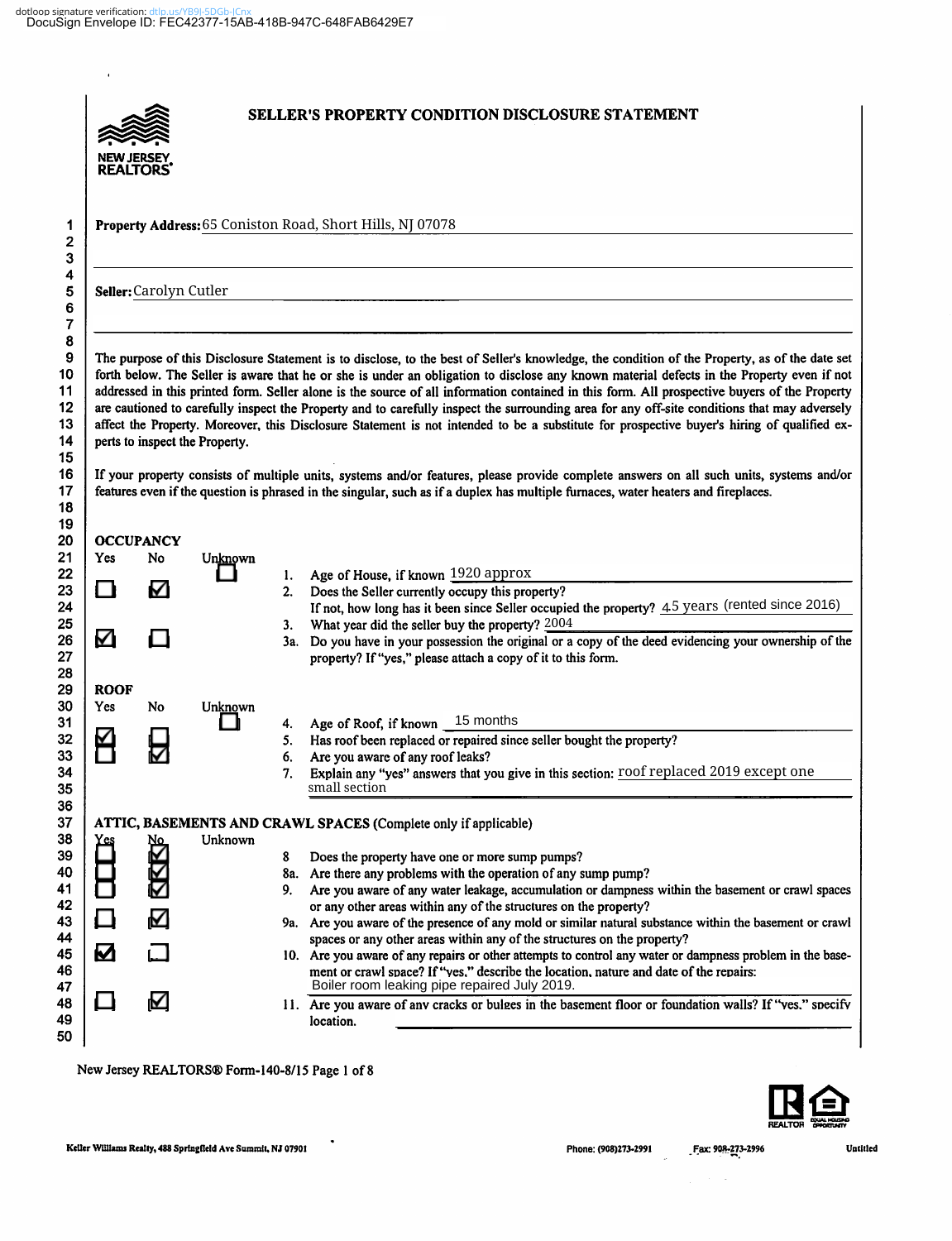$\overline{\phantom{0}}$ 

| 51<br>52             |                                  | V                       |                            | 12. Are you aware of any restrictions on how the attic may be used as a result of the manner in which<br>the attic or roof was constructed?                                                                                                              |
|----------------------|----------------------------------|-------------------------|----------------------------|----------------------------------------------------------------------------------------------------------------------------------------------------------------------------------------------------------------------------------------------------------|
| 53                   |                                  |                         |                            | 13. Is the attic or house ventilated by: $\Box$ a whole house fan? $\Box$ an attic fan?                                                                                                                                                                  |
| 54                   |                                  |                         |                            | 13a. Are you aware of any problems with the operation of such a fan?                                                                                                                                                                                     |
| 55                   |                                  |                         |                            | 14. In what manner is access to the attic space provided?                                                                                                                                                                                                |
| 56                   |                                  |                         |                            | $\blacksquare$ staircase $\blacksquare$ pull down stairs $\blacksquare$ crawl space with aid of ladder or other device                                                                                                                                   |
| 57                   |                                  |                         |                            | $\Box$ other                                                                                                                                                                                                                                             |
| 58<br>59             |                                  |                         |                            | 15. Explain any "yes" answers that you give in this section:                                                                                                                                                                                             |
| 60<br>61<br>62<br>63 |                                  |                         | Unknown                    | TERMITES/WOOD DESTROYING INSECTS, DRY ROT, PESTS                                                                                                                                                                                                         |
| 64                   | $\overline{\Box}^{\textrm{res}}$ | <u>的</u>                |                            | 16. Are you aware of any termites/wood destroying insects, dry rot, or pests affecting the property?                                                                                                                                                     |
| 65<br>66             |                                  |                         |                            | 17. Are you aware of any damage to the property caused by termites/wood destroying insects, dry rot, or<br>pests?                                                                                                                                        |
| 67                   |                                  |                         |                            | 18. If "yes," has work been performed to repair the damage?                                                                                                                                                                                              |
| 68                   |                                  |                         |                            | 19 Is your property under contract by a licensed pest control company? If "yes," state the name and ad-                                                                                                                                                  |
| 69<br>70             |                                  |                         |                            | dress of the licensed pest control company:                                                                                                                                                                                                              |
| 71<br>72             | Ø                                |                         |                            | 20. Are you aware of any termite/pest control inspections or treatments performed on the property in the<br>past?                                                                                                                                        |
| 73                   |                                  |                         |                            | 21. Explain any "yes" answers that you give in this section:                                                                                                                                                                                             |
| 74<br>75<br>76       |                                  |                         |                            | Pest control inspections were made prior to purchase, 2004, no issues found                                                                                                                                                                              |
| 77                   |                                  | <b>STRUCTURAL ITEMS</b> |                            |                                                                                                                                                                                                                                                          |
| 78                   | Yes                              | No                      | Unknown                    |                                                                                                                                                                                                                                                          |
| 79<br>80<br>81       | ∩                                | Ø                       |                            | 22. Are you aware of any movement, shifting, or other problems with walls, floors, or foundations, in-<br>cluding any restrictions on how any space, other than the attic or roof, may be used as a result of the<br>manner in which it was constructed? |
| 82<br>83             | O                                | Μ                       |                            | 23. Are you aware if the property or any of the structures on it have ever been damaged by fire, smoke,<br>wind or flood?                                                                                                                                |
| 84                   |                                  |                         |                            | 24. Are you aware of any fire retardant plywood used in the construction?                                                                                                                                                                                |
| 85                   |                                  |                         |                            | 25. Are you aware of any current or past problems with driveways, walkways, patios, sinkholes, or re-                                                                                                                                                    |
| 86                   |                                  |                         |                            | taining walls on the property?                                                                                                                                                                                                                           |
| 87<br>88             | ∩                                | ☑                       |                            | 26. Are you aware of any present or past efforts made to repair any problems with the items in this sec-<br>tion?                                                                                                                                        |
| 89<br>90<br>91       |                                  |                         |                            | 27. Explain any "yes" answers that you give in this section. Please describe the location and nature of<br>the problem.                                                                                                                                  |
| 92                   |                                  |                         |                            |                                                                                                                                                                                                                                                          |
| 93<br>94             |                                  |                         | <b>ADDITIONS/REMODELS</b>  |                                                                                                                                                                                                                                                          |
| 95                   | <b>Yes</b>                       | N0                      | Unknown                    |                                                                                                                                                                                                                                                          |
| 96                   | ☑                                |                         |                            | 28. Are you aware of any additions, structural changes or other alterations to the structures on the prop-                                                                                                                                               |
| 97                   |                                  |                         |                            | erty made by any present or past owners?                                                                                                                                                                                                                 |
| 98<br>99             | ☑                                | 1 I                     |                            | 29. Were the proper building permits and approvals obtained? Explain any "yes" answers you give in this                                                                                                                                                  |
| 100                  |                                  |                         |                            | section:                                                                                                                                                                                                                                                 |
| 101                  |                                  |                         |                            | New Fire place installed in main family room all to code with permits obtained                                                                                                                                                                           |
| 102                  |                                  |                         |                            |                                                                                                                                                                                                                                                          |
| 103                  |                                  |                         | PLUMBING, WATER AND SEWAGE |                                                                                                                                                                                                                                                          |
| 104                  | Yes                              | No                      | Unknown                    |                                                                                                                                                                                                                                                          |
| 105                  |                                  |                         |                            | 30. What is the source of your drinking water?                                                                                                                                                                                                           |
| 106<br>107           | ப                                | ப                       |                            | Public $\Box$ Community System $\Box$ Well on Property $\Box$ Other (explain)<br>31. If your drinking water source is not public, have you performed any tests on the water?                                                                             |
| 108                  |                                  |                         |                            | If so, when?                                                                                                                                                                                                                                             |
| 109<br>110           |                                  | M                       |                            | Attach a copy of or describe the results.<br>32. Does the wastewater from any clothes washer, dishwasher, or other appliance discharge to any loca-                                                                                                      |
|                      |                                  |                         |                            |                                                                                                                                                                                                                                                          |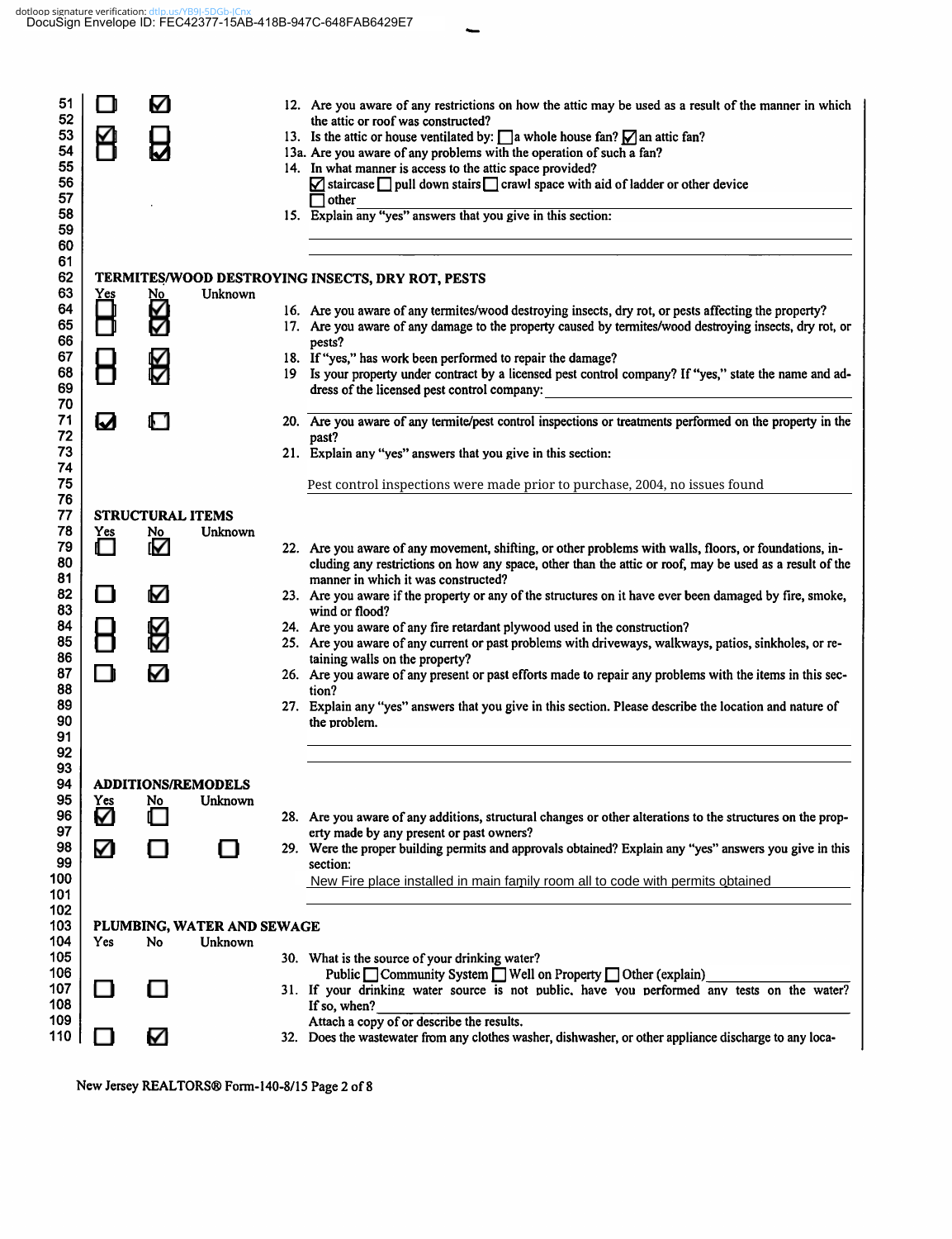# dotloop signature verification: dtlp.us/YB9I-5DGb-ICnx<br>DocuSign Envelope ID: FEC42377-15AB-418B-947C-648FAB6429E7

| 111<br>112<br>113<br>114<br>115<br>116<br>117<br>118                                           | $\mathsf{\Pi}$<br>l I | ☑                                         |                | tion other than the sewer, septic, or other system that services the rest of the property?<br>33. When was well installed?<br>Location of well?<br>34. Do you have a softener, filter, or other water purification system? I Leased Owned<br>35. What is the type of sewage system?<br>☑ Public Sewer nerivate Sewer Septic System nesspool nother (explain):<br>36. If you answered "septic system," have you ever had the system inspected to confirm that it is a true<br>septic system and not a cesspool?                                                                                                                                       |
|------------------------------------------------------------------------------------------------|-----------------------|-------------------------------------------|----------------|------------------------------------------------------------------------------------------------------------------------------------------------------------------------------------------------------------------------------------------------------------------------------------------------------------------------------------------------------------------------------------------------------------------------------------------------------------------------------------------------------------------------------------------------------------------------------------------------------------------------------------------------------|
| 119<br>120<br>121<br>122<br>123<br>124<br>125<br>126<br>127                                    | Й                     | 81                                        |                | 37. If Septic System, when was it installed?<br>Location?<br>38. When was the Septic System or Cesspool last cleaned and/or serviced?<br>39. Are you aware of any abandoned Septic Systems or Cesspools on your property?<br>39a. If "yes," is the closure in accordance with the municipality's ordinance? (explain):<br>40. Are you aware of any leaks, backups, or other problems relating to any of the plumbing systems and<br>fixtures (including pipes, sinks, tubs and showers), or of any other water or sewage related problems?<br>If "yes," explain:                                                                                     |
| 128<br>129                                                                                     | LΙ                    | ☑                                         |                | Problem rectified by plumbing service. When landlord resided no backup occurred.<br>41. Are you aware of any shut off, disconnected, or abandoned wells, underground water or sewage                                                                                                                                                                                                                                                                                                                                                                                                                                                                 |
| 130<br>131                                                                                     | ∩                     | Ø                                         |                | tanks, or dry wells on the property?<br>42. Is either the private water or sewage system shared? If "yes," explain:                                                                                                                                                                                                                                                                                                                                                                                                                                                                                                                                  |
| 132<br>133<br>134<br>135<br>136<br>137<br>138                                                  | ∩                     | ☑                                         | l 1            | 43. Water Heater: Electric Fuel Oil Gas<br>Age of Water Heater unknown<br>43a. Are you aware of any problems with the water heater?<br>44. Explain any "yes" answers that you give in this section:<br>Stashluck plumbing and heating maintained water heater                                                                                                                                                                                                                                                                                                                                                                                        |
| 139<br>140<br>141<br>142<br>143<br>144<br>145<br>146<br>147<br>148<br>149<br>150<br>151<br>152 | Yes                   | <b>HEATING AND AIR CONDITIONING</b><br>No | Unknown<br>. . | 45. Type of Air Conditioning:<br>□ Central one zone ○ Central multiple zone □ Wall/Window Unit □ None<br>46. List any areas of the house that are not air conditioned:<br>none<br>47. What is the age of Air Conditioning System? aprox 2006<br>48. Type of heat: Electric Fuel Oil Matural Gas Propane DUnheated DOther<br>49. What is the type of heating system? (for example, forced air, hot water or base board, radiator, steam<br>heat) forced air, steam radiator<br>50. If it is a centralized heating system, is it one zone or multiple zones?<br>multiple zones<br>51. Age of furnace Installed 10/2020<br>Date of last service:<br>N/A |
| 153<br>154                                                                                     |                       |                                           |                | 52. List any areas of the house that are not heated:<br>none                                                                                                                                                                                                                                                                                                                                                                                                                                                                                                                                                                                         |
| 155<br>156<br>157<br>158<br>159                                                                |                       | M                                         |                | 53. Are you aware of any tanks on the property, either above or underground, used to store fuel or other<br>substances?<br>54. If tank is not in use, do you have a closure certificate?<br>55. Are you aware of any problems with any items in this section? If "yes," explain:                                                                                                                                                                                                                                                                                                                                                                     |
| 160<br>161<br>162<br>163<br>164<br>165<br>166<br>167<br>168<br>169<br>170                      | Yes<br>₹Ю             | WOODBURNING STOVE OR FIREPLACE<br>No      | Unknown        | 56. Do you have <u>one</u> wood burning stove? <b>O</b> fireplace? Dinsert? Dother<br>56a. Is it presently usable?<br>57. If you have a fireplace, when was the flue last cleaned? unknown if tenant cleaned it<br>57a. Was the flue cleaned by a professional or non-professional? Professional.<br>58. Have you obtained any required permits for any such item?<br>59. Are you aware of any problems with any of these items? If "yes," please explain:<br>in addition to open woodburning open fire, gas insert installed in 2014, inspected and passed                                                                                          |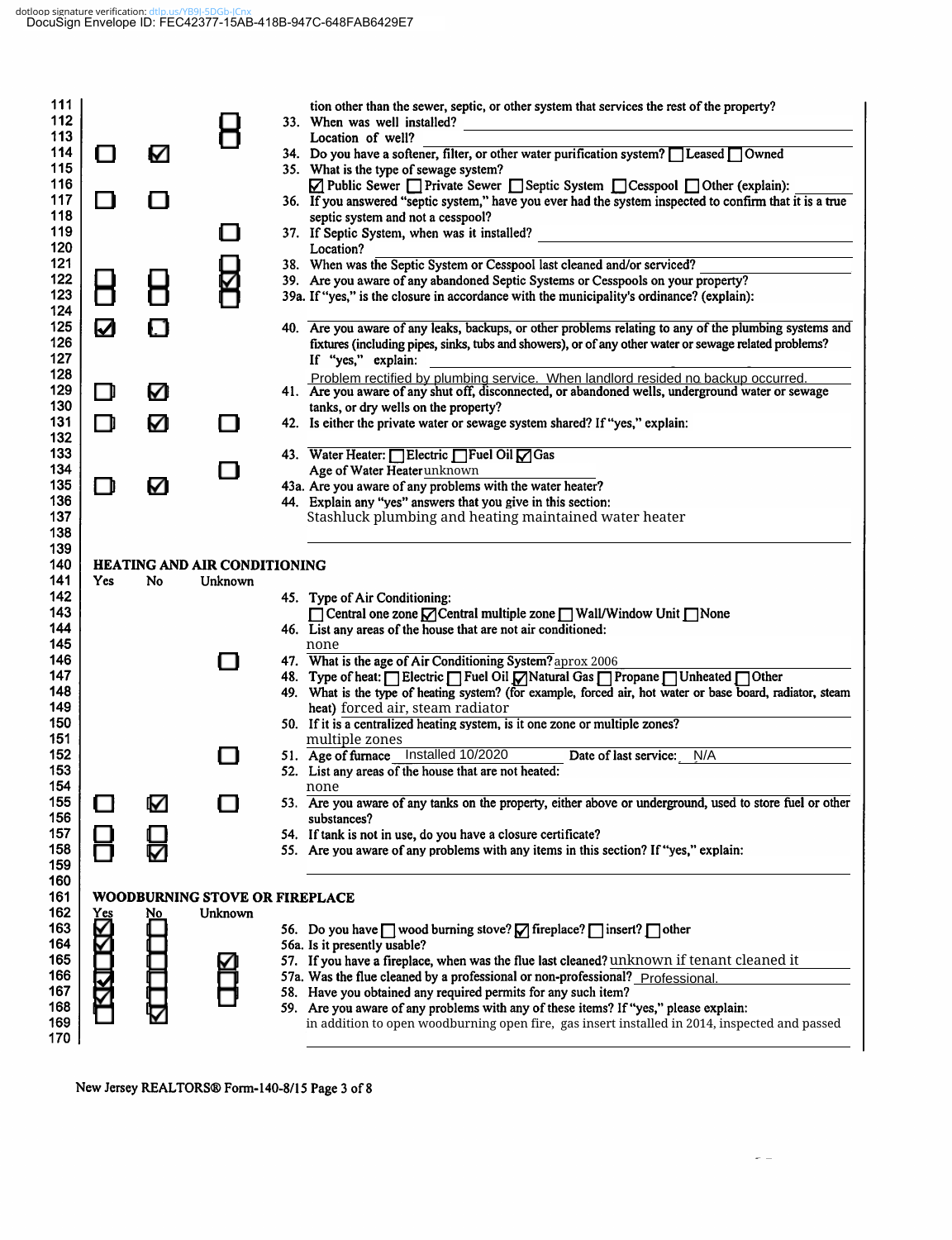| Yes | No                     | Unknown                     |                                      |                                                                                                                                                                                                                                                                                                                                                                                                                                                                                                                                             |
|-----|------------------------|-----------------------------|--------------------------------------|---------------------------------------------------------------------------------------------------------------------------------------------------------------------------------------------------------------------------------------------------------------------------------------------------------------------------------------------------------------------------------------------------------------------------------------------------------------------------------------------------------------------------------------------|
| ∇   |                        | M                           |                                      | 60. What type of wiring is in this structure? $\Box$ Copper $\Box$ Aluminum $\Box$ Other $\Box$ Unknown<br>61. What amp service does the property have? $\Box$ 60 $\Box$ 100 $\Box$ 150 $\Box$ 200 $\Box$ Other $\Box$ Unknown<br>62. Does it have 240 volt service? Which are present $\Box$ Circuit Breakers, $\Box$ Fuses or $\Box$ Both?<br>63. Are you aware of any additions to the original service?<br>If "yes," were the additions done by a licensed electrician? Name and address:<br>F Avivi Electrical Contractors 9082202635, |
|     |                        |                             |                                      |                                                                                                                                                                                                                                                                                                                                                                                                                                                                                                                                             |
|     |                        |                             |                                      | 64. If "yes," were proper building permits and approvals obtained?<br>65. Are you aware of any wall switches, light fixtures or electrical outlets in need of repair?<br>66. Explain any "yes" answers you give in this section:<br>panel was upgraded                                                                                                                                                                                                                                                                                      |
|     |                        |                             |                                      |                                                                                                                                                                                                                                                                                                                                                                                                                                                                                                                                             |
| Yes | No                     | Unknown                     |                                      |                                                                                                                                                                                                                                                                                                                                                                                                                                                                                                                                             |
|     |                        |                             |                                      | 67. Are you aware of any fill or expansive soil on the property?                                                                                                                                                                                                                                                                                                                                                                                                                                                                            |
|     |                        |                             |                                      | 68. Are you aware of any past or present mining operations in the area in which the property is located?                                                                                                                                                                                                                                                                                                                                                                                                                                    |
|     |                        |                             |                                      | 69. Is the property located in a flood hazard zone?<br>70. Are you aware of any drainage or flood problems affecting the property?                                                                                                                                                                                                                                                                                                                                                                                                          |
|     |                        |                             |                                      | 71. Are there any areas on the property which are designated as protected wetlands?                                                                                                                                                                                                                                                                                                                                                                                                                                                         |
|     |                        |                             |                                      | 72. Are you aware of any encroachments, utility easements, boundary line disputes, or drainage or other                                                                                                                                                                                                                                                                                                                                                                                                                                     |
|     |                        |                             |                                      | easements affecting the property?                                                                                                                                                                                                                                                                                                                                                                                                                                                                                                           |
|     |                        |                             |                                      | 73. Are there any water retention basins on the property or the adjacent properties?                                                                                                                                                                                                                                                                                                                                                                                                                                                        |
|     |                        |                             |                                      | 74. Are you aware if any part of the property is being claimed by the State of New Jersey as land pres-<br>ently or formerly covered by tidal water (Riparian claim or lease grant)? Explain:                                                                                                                                                                                                                                                                                                                                               |
|     |                        |                             |                                      |                                                                                                                                                                                                                                                                                                                                                                                                                                                                                                                                             |
|     |                        |                             |                                      |                                                                                                                                                                                                                                                                                                                                                                                                                                                                                                                                             |
|     |                        |                             |                                      | 75. Are you aware of any shared or common areas (for example, driveways, bridges, docks, walls, bulk-                                                                                                                                                                                                                                                                                                                                                                                                                                       |
|     |                        |                             |                                      | heads, etc.) or maintenance agreements regarding the property?<br>76. Explain any "yes" answers to the preceding questions in this section:                                                                                                                                                                                                                                                                                                                                                                                                 |
|     |                        |                             |                                      |                                                                                                                                                                                                                                                                                                                                                                                                                                                                                                                                             |
|     |                        |                             |                                      |                                                                                                                                                                                                                                                                                                                                                                                                                                                                                                                                             |
|     |                        |                             |                                      | 77. Do you have a survey of the property?                                                                                                                                                                                                                                                                                                                                                                                                                                                                                                   |
|     |                        |                             |                                      |                                                                                                                                                                                                                                                                                                                                                                                                                                                                                                                                             |
| Yes | No                     | Unknown                     |                                      |                                                                                                                                                                                                                                                                                                                                                                                                                                                                                                                                             |
| n   | Ø                      |                             |                                      | 78. Have you received any written notification from any public agency or private concern informing you that                                                                                                                                                                                                                                                                                                                                                                                                                                 |
|     |                        |                             |                                      | the property is adversely affected, or may be adversely affected, by a condition that exists on a property in                                                                                                                                                                                                                                                                                                                                                                                                                               |
|     |                        |                             |                                      | the vicinity of this property? If "yes," attach a copy of any such notice currently in your possession.<br>78a. Are you aware of any condition that exists on any property in the vicinity which adversely affects,                                                                                                                                                                                                                                                                                                                         |
|     |                        |                             |                                      | or has been identified as possibly adversely affecting, the quality or safety of the air, soil, water,                                                                                                                                                                                                                                                                                                                                                                                                                                      |
|     |                        |                             |                                      | and/or physical structures present on this property? If "yes," explain:                                                                                                                                                                                                                                                                                                                                                                                                                                                                     |
|     |                        |                             |                                      |                                                                                                                                                                                                                                                                                                                                                                                                                                                                                                                                             |
|     |                        |                             |                                      |                                                                                                                                                                                                                                                                                                                                                                                                                                                                                                                                             |
|     |                        |                             |                                      | 79. Are you aware of any underground storage tanks (UST) or toxic substances now or previously pres-<br>ent on this property or adjacent property (structure or soil), such as polychlorinated biphenyl (PCB),                                                                                                                                                                                                                                                                                                                              |
|     |                        |                             |                                      | solvents, hydraulic fluid, petro-chemicals, hazardous wastes, pesticides, chromium, thorium, lead or                                                                                                                                                                                                                                                                                                                                                                                                                                        |
|     |                        |                             |                                      | other hazardous substances in the soil? If "yes," explain:                                                                                                                                                                                                                                                                                                                                                                                                                                                                                  |
|     |                        |                             |                                      |                                                                                                                                                                                                                                                                                                                                                                                                                                                                                                                                             |
|     |                        |                             |                                      | 80. Are you aware if any underground storage tank has been tested?                                                                                                                                                                                                                                                                                                                                                                                                                                                                          |
|     |                        |                             |                                      | (Attach a copy of each test report or closure certificate if available).                                                                                                                                                                                                                                                                                                                                                                                                                                                                    |
| ⊓   | ſΜ                     | 0 I                         |                                      | 81. Are you aware if the property has been tested for the presence of any other toxic substances, such                                                                                                                                                                                                                                                                                                                                                                                                                                      |
|     |                        |                             |                                      | as lead-based paint, urea-formaldehyde foam insulation, asbestos-containing materials, or others?                                                                                                                                                                                                                                                                                                                                                                                                                                           |
|     |                        |                             |                                      | (Attach copy of each test report if available).<br>82. If "yes" to any of the above, explain:                                                                                                                                                                                                                                                                                                                                                                                                                                               |
|     |                        |                             |                                      |                                                                                                                                                                                                                                                                                                                                                                                                                                                                                                                                             |
|     |                        |                             |                                      |                                                                                                                                                                                                                                                                                                                                                                                                                                                                                                                                             |
|     | Ŋ<br>Γ⊪<br>П<br>⊓<br>П | ξК<br>М<br>М<br>M<br>☑<br>Ø | <b>ELECTRICAL SYSTEM</b><br>H<br>– L | LAND (SOILS, DRAINAGE AND BOUNDARIES)<br><b>ENVIRONMENTAL HAZARDS</b>                                                                                                                                                                                                                                                                                                                                                                                                                                                                       |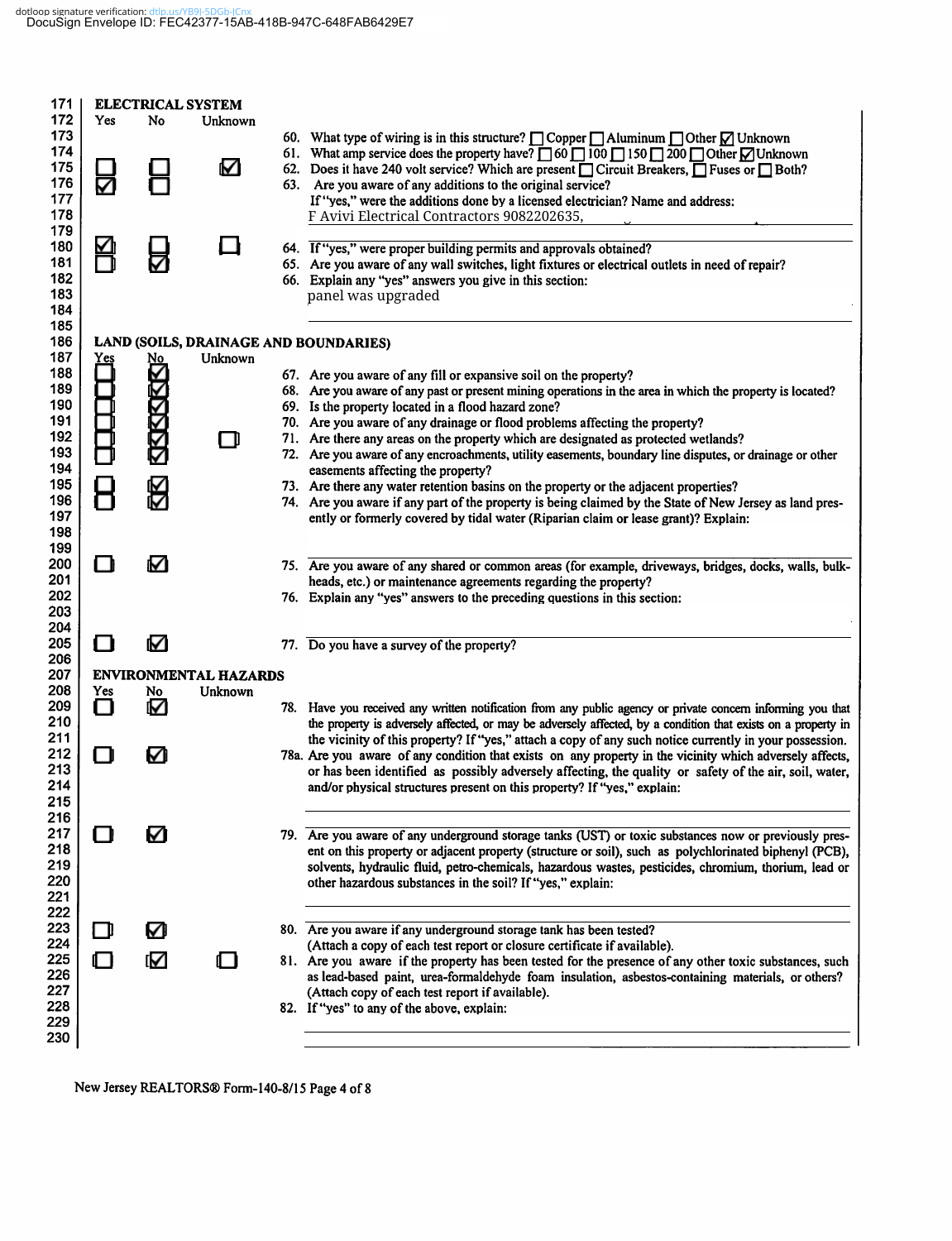### dotloop signature verification: dtlp.us/YB9I-5DGb-ICnx<br>DocuSign Envelope ID: FEC42377-15AB-418B-947C-648FAB6429E7

| 231<br>232<br>233               |          |                      |         | 82a. If "yes" to any of the above, were any actions taken to correct the problem? Explain:                                                                                                                                                                                                                                            |
|---------------------------------|----------|----------------------|---------|---------------------------------------------------------------------------------------------------------------------------------------------------------------------------------------------------------------------------------------------------------------------------------------------------------------------------------------|
| 234<br>235                      | O        | ☑                    | 1 N     | 83. Is the property in a designated Airport Safety Zone?                                                                                                                                                                                                                                                                              |
| 236<br>237                      |          |                      |         | DEED RESTRICTIONS, SPECIAL DESIGNATIONS, HOMEOWNERS ASSOCIATION/CONDOMINIUMS AND CO-OPS                                                                                                                                                                                                                                               |
| 238<br>239<br>240<br>241        | Yes<br>O | No<br>☑              | Unknown | 84. Are you aware if the property is subject to any deed restrictions or other limitations on how it may<br>be used due to its being situated within a designated historic district, or a protected area like the<br>New Jersey Pinelands, or its being subject to similar legal authorities other than typical local zoning          |
| 242<br>243                      | m        | ⊠                    |         | ordinances?<br>85. Is the property part of a condominium or other common interest ownership plan?<br>85a. If so, is the property subject to any covenants, conditions, or restrictions as a result of its being part                                                                                                                  |
| 244<br>245                      | O        | Ø                    |         | of a condominium or other form of common interest ownership?<br>86. As the owner of the property, are you required to belong to a condominium association or homeown-                                                                                                                                                                 |
| 246<br>247                      | O        | II I                 |         | ers association, or other similar organization or property owners?<br>86a. If so, what is the Association's name and telephone number?                                                                                                                                                                                                |
| 248<br>249<br>250               | O        | ☑                    | ∩       | 86b. If so, are there any dues or assessments involved?<br>If "yes," how much?                                                                                                                                                                                                                                                        |
| 251                             | O        | Ø                    |         | 87. Are you aware of any defect, damage, or problem with any common elements or common areas that                                                                                                                                                                                                                                     |
| 252<br>253                      |          | EK                   |         | materially affects the property?<br>88. Are you aware of any condition or claim which may result in an increase in assessments or fees?                                                                                                                                                                                               |
| 254<br>255                      |          |                      |         | 89. Since you purchased the property, have there been any changes to the rules or by-laws of the Asso-<br>ciation that impact the property?                                                                                                                                                                                           |
| 256<br>257                      |          |                      |         | 90. Explain any "yes" answers you give in this section:                                                                                                                                                                                                                                                                               |
| 258                             |          |                      |         |                                                                                                                                                                                                                                                                                                                                       |
| 259<br>260                      |          | <b>MISCELLANEOUS</b> |         |                                                                                                                                                                                                                                                                                                                                       |
| 261<br>262                      | Yes<br>О | No<br>☑              | Unknown | 91. Are you aware of any existing or threatened legal action affecting the property or any condominium                                                                                                                                                                                                                                |
| 263<br>264                      | ◻        | Ø                    |         | or homeowners association to which you, as an owner, belong?<br>92. Are you aware of any violations of Federal, State or local laws or regulations relating to this prop-                                                                                                                                                             |
| 265                             |          |                      |         | erty?                                                                                                                                                                                                                                                                                                                                 |
| 266<br>267<br>268<br>269        | O        | Ø                    |         | 93. Are you aware of any zoning violations, encroachments on adjacent properties, non-conforming<br>uses, or set-back violations relating to this property? If so, please state whether the condition is pre-<br>existing non-conformance to present day zoning or a violation to zoning and/or land use laws.                        |
| 270<br>271<br>272<br>273        | - n      | ☑                    |         | 94. Are you aware of any public improvement, condominium or homeowner association assessments<br>against the property that remain unpaid? Are you aware of any violations of zoning, housing, build-<br>ing, safety or fire ordinances that remain uncorrected?                                                                       |
| 274<br>275                      |          | 贸                    |         | 95. Are there mortgages, encumbrances or liens on this property?                                                                                                                                                                                                                                                                      |
| 276                             |          |                      |         | 95a. Are you aware of any reason, including a defect in title, that would prevent you from conveying<br>clear title?                                                                                                                                                                                                                  |
| 277<br>278<br>279<br>280<br>281 | ┃        | M                    |         | 96. Are you aware of any material defects to the property, dwelling, or fixtures which are not dis-<br>closed elsewhere on this form? (A defect is "material," if a reasonable person would attach impor-<br>tance to its existence or non-existence in deciding whether or how to proceed in the transaction.)<br>If "yes," explain: |
| 282<br>283<br>284               |          | Ø                    |         | 97. Other than water and sewer charges, utility and cable tv fees, your local property taxes, any special<br>assessments and any association dues or membership fees, are there any other fees that you pay on<br>an ongoing basis with respect to this property, such as garbage collection fees?                                    |
| 285<br>286                      |          |                      |         | 98. Explain any other "yes" answers you give in this section:                                                                                                                                                                                                                                                                         |
| 287<br>288                      |          |                      |         |                                                                                                                                                                                                                                                                                                                                       |
| 289<br>290                      |          |                      |         |                                                                                                                                                                                                                                                                                                                                       |
|                                 |          |                      |         |                                                                                                                                                                                                                                                                                                                                       |

New Jersey REALTORS® Form-140-8/15 Page 5 of 8

 $\mathcal{L}(\mathcal{L}(\mathcal{L}))$  and  $\mathcal{L}(\mathcal{L})$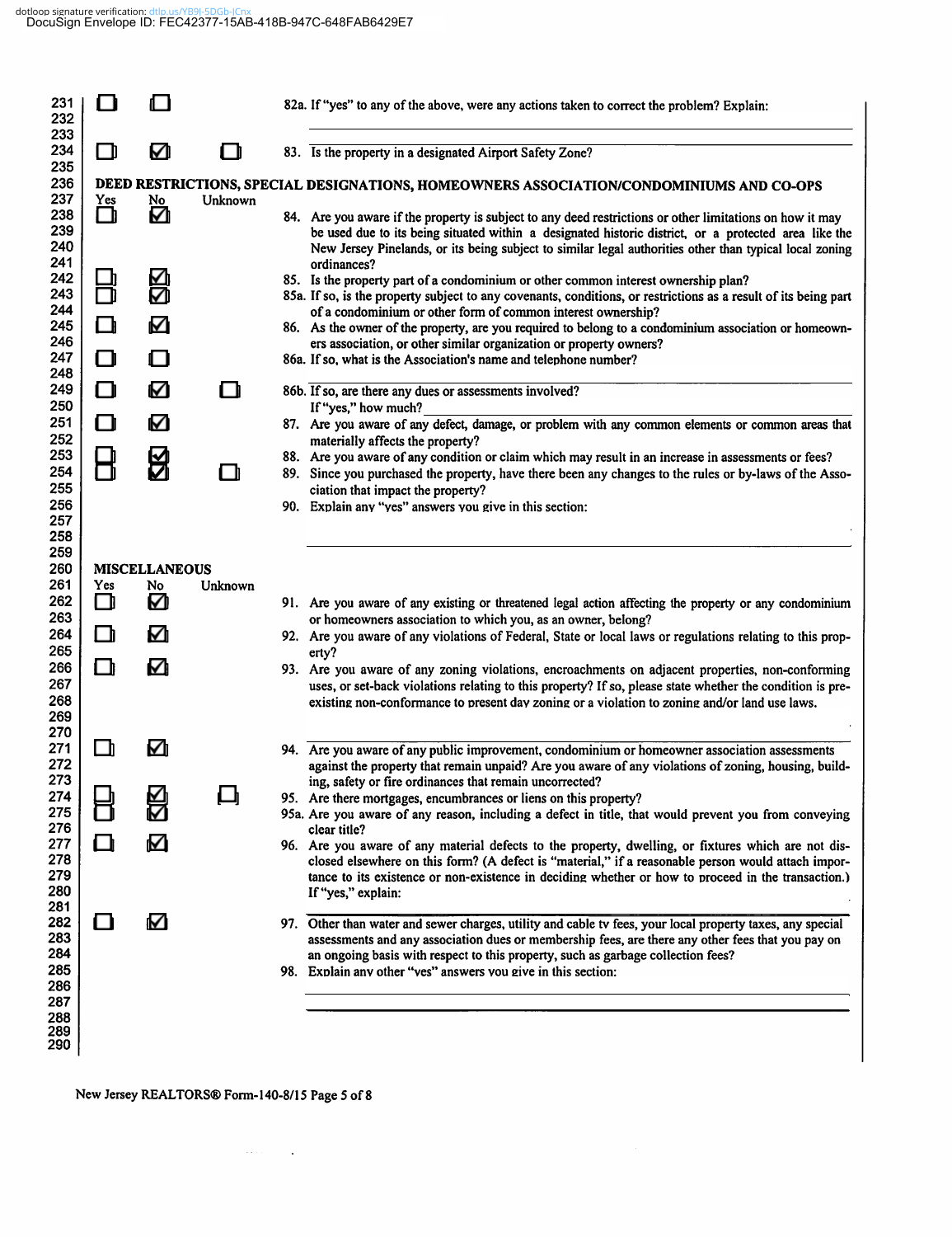| 291<br>292<br>293<br>294<br>295<br>296<br>297<br>298                                                  | Yes<br>Ø    | No<br>Ш | <b>RADON GAS Instructions to Owners</b><br>œ<br>07/26/19<br>(Initials) verified |     | By law (N.J.S.A. 26:2D-73), a property owner who has had his or her property tested or treated for radon gas may require that information<br>about such testing and treatment be kept confidential until the time that the owner and a buyer enter into a contract of sale, at which time<br>a copy of the test results and evidence of any subsequent mitigation or treatment shall be provided to the buyer. The law also provides that<br>owners may waive, in writing, this right of confidentiality. As the owner(s) of this property, do you wish to waive this right?<br>(Initials) |
|-------------------------------------------------------------------------------------------------------|-------------|---------|---------------------------------------------------------------------------------|-----|--------------------------------------------------------------------------------------------------------------------------------------------------------------------------------------------------------------------------------------------------------------------------------------------------------------------------------------------------------------------------------------------------------------------------------------------------------------------------------------------------------------------------------------------------------------------------------------------|
| 299<br>300                                                                                            |             |         |                                                                                 |     | If you responded "yes," answer the following questions. If you responded "no," proceed to the next section.                                                                                                                                                                                                                                                                                                                                                                                                                                                                                |
| 301<br>302<br>303<br>304                                                                              | Yes<br>O    | No<br>☑ | Unknown                                                                         |     | 99. Are you aware if the property has been tested for radon gas? (Attach a copy of each test report if<br>available.)                                                                                                                                                                                                                                                                                                                                                                                                                                                                      |
| 305<br>306<br>307<br>308<br>309                                                                       | П           | ☑       |                                                                                 |     | 100. Are you aware if the property has been treated in an effort to mitigate the preeded of radon gas? (If<br>"yes," attach a copy of any evidence of such mitigation or treatment.)<br>101. Is radon remediation equipment now present in the property?<br>101a. If "yes," is such equipment in good working order?                                                                                                                                                                                                                                                                       |
| 310<br>311<br>312<br>313<br>314                                                                       | plicable.") |         | <b>MAJOR APPLIANCES AND OTHER ITEMS</b>                                         |     | The terms of any final contract executed by the seller shall be controlling as to what appliances or other items, if any, shall be included<br>in the sale of the property. Which of the following items are present in the property? (For items that are not present, indicate "not ap-                                                                                                                                                                                                                                                                                                   |
| 315<br>316<br>317<br>318<br>319<br>320                                                                | Yes         | No      | Unknown NA                                                                      |     | 102. Electric Garage Door Opener<br>102a. If "yes," are they reversible? Number of Transmitters 2<br>103. Smoke Detectors<br>$\sqrt{\frac{1}{2}}$ Battery $\sqrt{\frac{1}{2}}$ Electric $\sqrt{\frac{1}{2}}$ Both How many unknown                                                                                                                                                                                                                                                                                                                                                         |
| 321<br>322<br>323<br>324<br>325                                                                       | ∩           | Ø       |                                                                                 | ∩   | Carbon Monoxide Detectors How many unknown<br>Location system completely upgraded in 2018<br>104. With regard to the above items, are you aware that any item is not in working order?<br>104a. If "yes," identify each item that is not in working order or defective and explain the nature<br>of the problem:                                                                                                                                                                                                                                                                           |
| 326<br>327<br>328<br>329<br>330                                                                       |             |         |                                                                                 |     | 105. Ø In-ground pool □ Above-ground pool Ø Pool Heater □ Spa/Hot Tub<br>105a. Were proper permits and approvals obtained?<br>105b. Are you aware of any leaks or other defects with the filter or the walls or other structural or<br>mechanical components of the pool or spa/hot tub?                                                                                                                                                                                                                                                                                                   |
| 331<br>332<br>333<br>334<br>335<br>336<br>337<br>338<br>339<br>340<br>341<br>342<br>343<br>344<br>345 | ⊓           | M       |                                                                                 | 1 I | 105c. If an in-ground pool, are you aware of any water seeping behind the walls of the pool?<br>106. Indicate which of the following may be included in the sale? (Indicate Y for yes N for no.)<br>$\sqrt{\phantom{a}}$ Refrigerator<br>☑<br>Range<br>Microwave Oven<br>Dishwasher<br><b>Trash Compactor</b><br>Garbage Disposal<br>In-Ground Sprinkler System<br>Central Vacuum System<br>Security System<br>Washer<br>Dryer<br>Intercom<br>Other                                                                                                                                        |
| 346<br>347<br>348<br>349                                                                              | M           |         |                                                                                 |     | 107. Of those that may be included, is each in working order?<br>If "no," identify each item not in working order, explain the nature of the problem:                                                                                                                                                                                                                                                                                                                                                                                                                                      |

 $\sim$   $\sim$ 

 $\overline{\phantom{a}}$ 

New Jersey REALTORS® Form-140-8/15 Page 6 of 8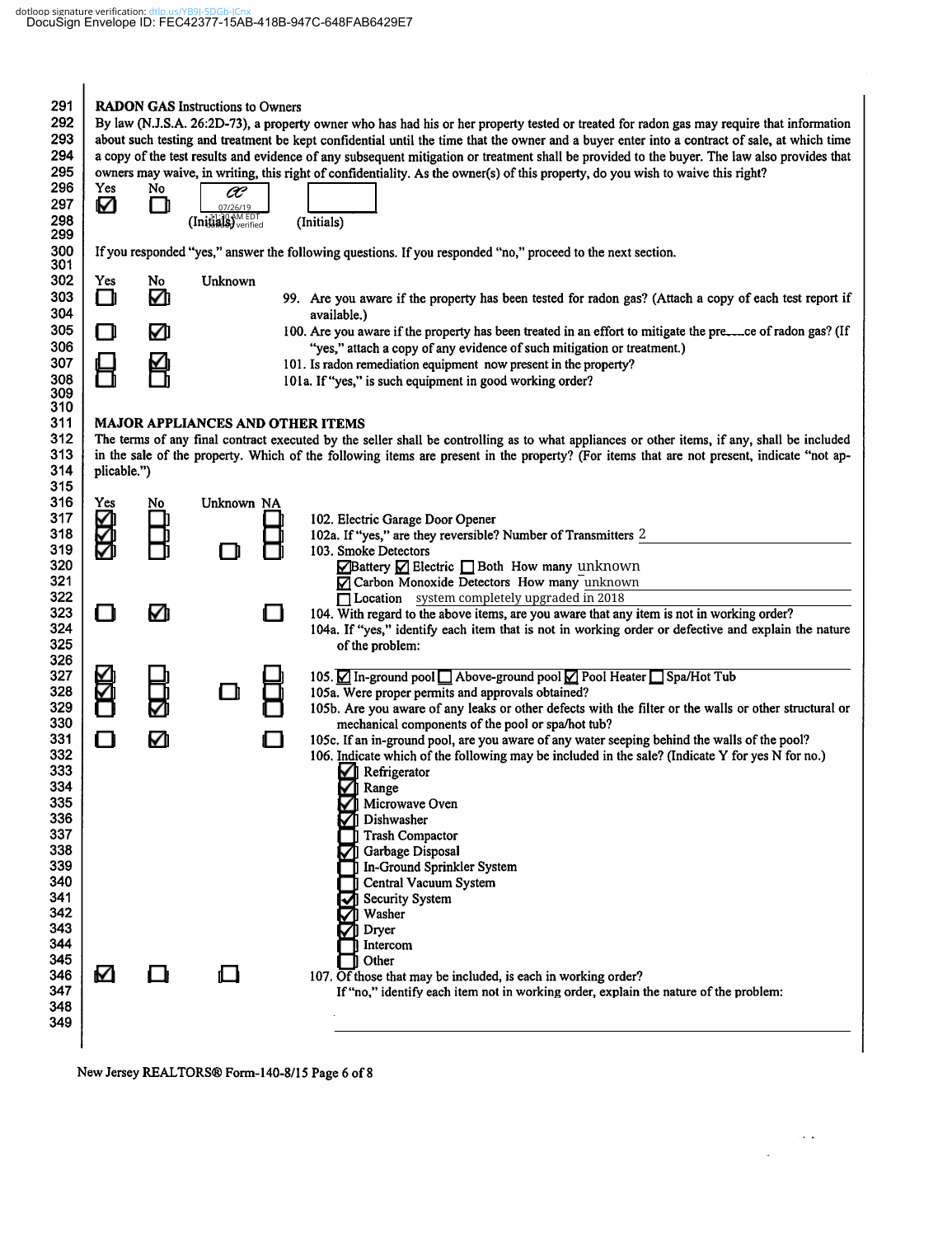#### **ACKNOWLEDGMENT OF SELLER**

The undersigned Seller affirms that the information set forth in this Disclosure Statement is accurate and complete to the best of Seller's knowledge, but is not a warranty as to the condition of the Property. Seller hereby authorizes the real estate brokerage firm representing or assisting the seller to provide this Disclosure Statement to all prospective buyers of the Property, and to other real estate agents. Seller alone is the source of all information contained in this statement. If the Seller relied upon any credible representations of another, the Seller should state the name(s) of the person(s) who made the representation(s) and describe the information that was relied upon.

| DocuSigned by:                                             | 10/30/2020   1:19 PM EDT                                                                                                                                                                                                                                                                |
|------------------------------------------------------------|-----------------------------------------------------------------------------------------------------------------------------------------------------------------------------------------------------------------------------------------------------------------------------------------|
| <b>SELLER</b>                                              | <b>DATE</b>                                                                                                                                                                                                                                                                             |
|                                                            |                                                                                                                                                                                                                                                                                         |
|                                                            |                                                                                                                                                                                                                                                                                         |
| <b>SELLER</b>                                              | <b>DATE</b>                                                                                                                                                                                                                                                                             |
|                                                            |                                                                                                                                                                                                                                                                                         |
| <b>EXECUTOR, ADMINISTRATOR, TRUSTEE</b>                    |                                                                                                                                                                                                                                                                                         |
|                                                            | (If applicable) The undersigned has never occupied the property and lacks the personal knowledge necessary to complete this Disclosure                                                                                                                                                  |
| Statement.                                                 |                                                                                                                                                                                                                                                                                         |
|                                                            |                                                                                                                                                                                                                                                                                         |
|                                                            |                                                                                                                                                                                                                                                                                         |
|                                                            |                                                                                                                                                                                                                                                                                         |
|                                                            | <b>DATE</b>                                                                                                                                                                                                                                                                             |
|                                                            |                                                                                                                                                                                                                                                                                         |
|                                                            |                                                                                                                                                                                                                                                                                         |
|                                                            | <b>DATE</b>                                                                                                                                                                                                                                                                             |
|                                                            |                                                                                                                                                                                                                                                                                         |
|                                                            |                                                                                                                                                                                                                                                                                         |
|                                                            |                                                                                                                                                                                                                                                                                         |
| RECEIPT AND ACKNOWLEDGMENT BY PROSPECTIVE BUYER            |                                                                                                                                                                                                                                                                                         |
|                                                            | The undersigned Prospective Buyer acknowledges receipt of this Disclosure Statement prior to signing a Contract of Sale pertaining to                                                                                                                                                   |
|                                                            | this Property. Prospective Buyer acknowledges that this Disclosure Statement is not a warranty by Seller and that it is Prospective Buyer's                                                                                                                                             |
|                                                            | responsibility to satisfy himself or herself as to the condition of the Property. Prospective Buyer acknowledges that the Property may be<br>inspected by qualified professionals, at Prospective Buyer's expense, to determine the actual condition of the Property. Prospective Buyer |
|                                                            | further acknowledges that this form is intended to provide information relating to the condition of the land, structures, major systems and                                                                                                                                             |
|                                                            | amenities, if any, included in the sale. This form does not address local conditions which may affect a purchaser's use and enjoyment of                                                                                                                                                |
|                                                            | the property such as noise, odors, traffic volume, etc. Prospective Buyer acknowledges that they may independently investigate such local                                                                                                                                               |
|                                                            | conditions before entering into a binding contract to purchase the property. Prospective Buyer acknowledges that he or she understands                                                                                                                                                  |
|                                                            | that the visual inspection performed by the Seller's real estate broker/broker-salesperson/salesperson does not constitute a professional                                                                                                                                               |
| home inspection as performed by a licensed home inspector. |                                                                                                                                                                                                                                                                                         |
|                                                            |                                                                                                                                                                                                                                                                                         |
|                                                            |                                                                                                                                                                                                                                                                                         |
|                                                            |                                                                                                                                                                                                                                                                                         |
| PROSPECTIVE BUYER                                          | <b>DATE</b>                                                                                                                                                                                                                                                                             |
|                                                            |                                                                                                                                                                                                                                                                                         |
|                                                            |                                                                                                                                                                                                                                                                                         |
| PROSPECTIVE BUYER                                          | <b>DATE</b>                                                                                                                                                                                                                                                                             |
|                                                            |                                                                                                                                                                                                                                                                                         |
|                                                            |                                                                                                                                                                                                                                                                                         |
|                                                            |                                                                                                                                                                                                                                                                                         |

Ļ,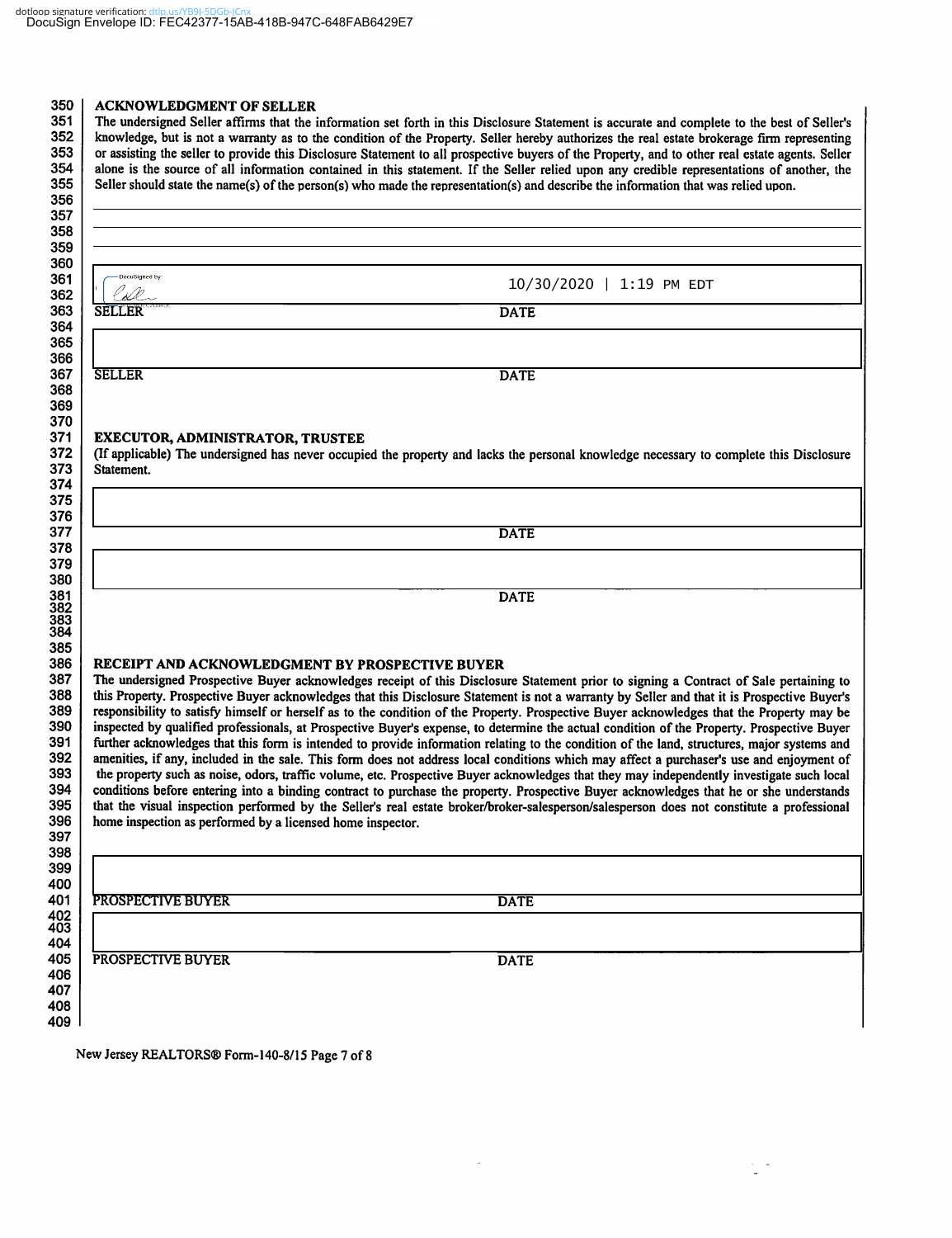| ment form for the purpose of providing it to the Prospective Buyer.<br>-DocuSigned by: | 10/30/2020   2:10 PM EDT |
|----------------------------------------------------------------------------------------|--------------------------|
| Sue adler<br><b>SELLER'S REAL ESTATE BROKER/</b>                                       | <b>DATE</b>              |
| BROKER-SALESPERSON/SALESPERSON:                                                        |                          |
| PROSPECTIVE BUYER'S REAL ESTATE BROKER/                                                | <b>DATE</b>              |
| BROKER-SALESPERSON/SALESPERSON:                                                        |                          |
|                                                                                        |                          |
|                                                                                        |                          |
|                                                                                        |                          |
|                                                                                        |                          |
|                                                                                        |                          |
|                                                                                        |                          |
|                                                                                        |                          |
|                                                                                        |                          |
|                                                                                        |                          |
|                                                                                        |                          |
|                                                                                        |                          |
|                                                                                        |                          |
|                                                                                        |                          |
|                                                                                        |                          |
|                                                                                        |                          |
|                                                                                        |                          |
|                                                                                        |                          |
|                                                                                        |                          |
|                                                                                        |                          |
|                                                                                        |                          |